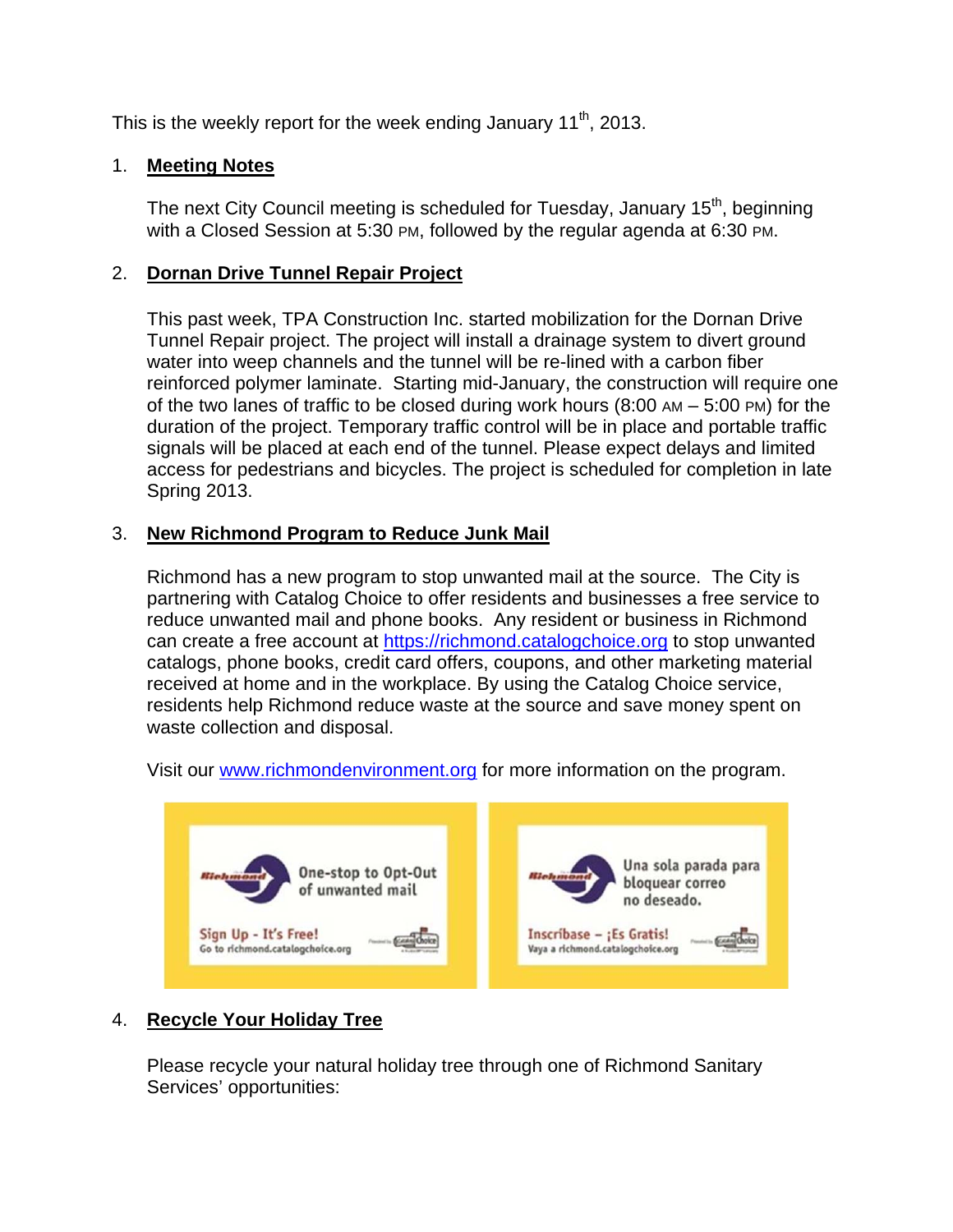- Cut your tree to fit in your green waste cart and set the cart out on any of your regular green waste collection days (preferred method).
- Take your tree to the Golden Bear Transfer Station, located at 1 Parr Blvd, Richmond. Hours: Monday - Friday 7:00 AM – 5:00 PM, Saturday and Sunday 9:00 AM – 5:00 PM. Contact: (510) 970-7260.
	- o Proof of residency in service area is required
	- o There will be a disposal charge of \$8.00 for non-recyclable trees or no proof of residency
- If you are unable to place your tree in the green cart or take it to the transfer station, please call Richmond Sanitary Service customer service office at (510) 262-7100 to arrange for pick-up at no additional charge.



### 5. **Recreation Highlights**

#### **Celebrations**

Tickets are now on sale for both the Annual Black History Celebration on February 8<sup>th</sup> and the Annual Chinese New Year Celebration on February 16<sup>th</sup>. Both events will be held at the Richmond Memorial Auditorium. Please contact the Richmond Senior Center for ticket and event information at 2525 Macdonald Avenue or 510- 307-8085/510-307-8087.

### Richmond Annex Senior Center Closure

The Richmond Annex Senior Center is currently closed due to facility renovations. The site will re-open for limited programming on January 22<sup>nd</sup>. For alternate senior programs please visit the Richmond Senior Center at 2525 Macdonald Avenue.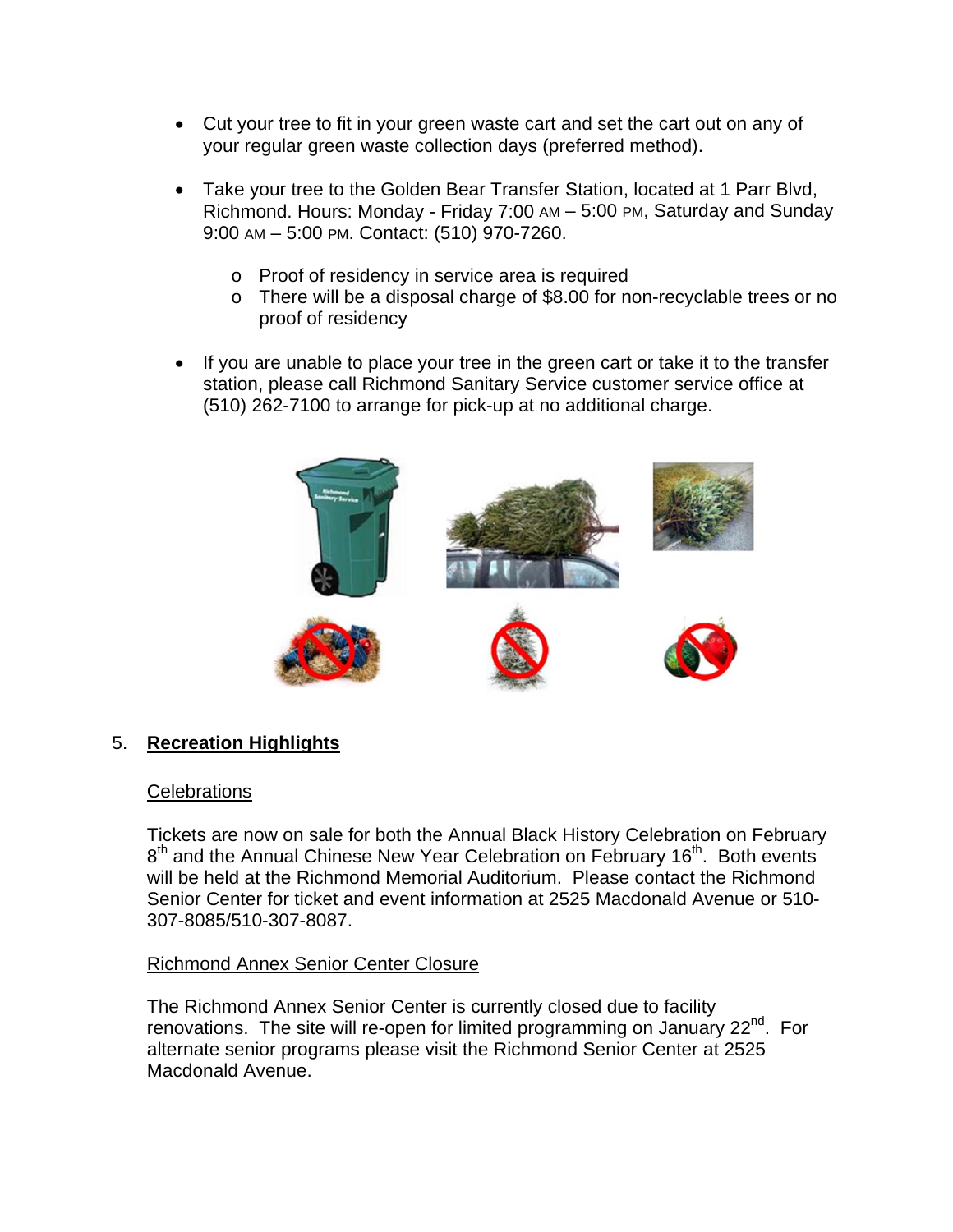### Kids 'N Motion Holiday Camp

The Shields Reid Community Center held their annual Kids 'N Motion Holiday Camp from December  $17^{th} - 21^{st}$ . Thirty-three (33) youth, ages 6-12 took part in many activities including creating holiday arts & crafts, playing sports & games, and enjoying an afternoon at the Richmond Plunge. Each day participants were served lunches supplied by the West Contra Costa Unified School District Nutrition Center along with a special holiday treat, such as warm apple cider, made especially by the Shields-Reid staff.

#### Disabled People's Recreation Center

It was a wonderful week of festivities for participants of the Disabled People's Recreation Center, which included Christmas caroling at the George Miller Center, lunch at Sizzler's, a Holiday party and gift exchange, holiday cooking, a visit to the Ed Roberts Campus in Berkeley, and a Friday PJ party. Happy New Year to All!

#### Toy Drive

The First Annual Drew Gooden Toy Drive was held at the Booker T. Anderson Community Center on December 23<sup>rd</sup> and was a huge success. Approximately 300 youth received a new toy from the foundation and were treated to a visit with Santa and Major League Baseball pitcher for the New York Yankees, CC Sabathia.

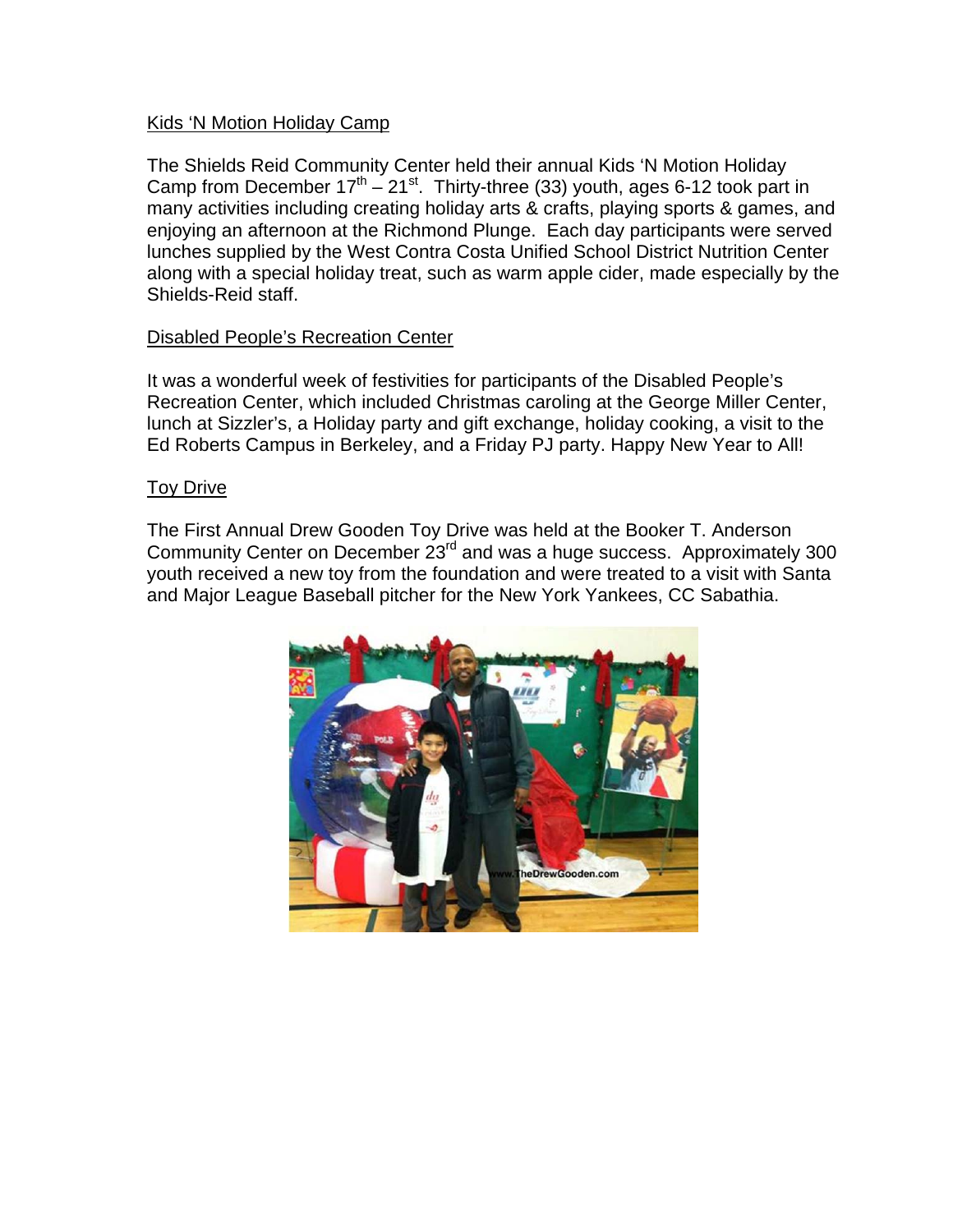

## 6. **Public Works Updates**

Facilities Maintenance Division: Carpenters completed the installation of the new apparatus room doors at Fire Station 68.

Stationary Engineers repaired the pump in the Richmond Swim Center and the water closet at the Hilltop substation.

Electricians completed the installation of the electric vehicle charging stations at City Hall Plaza, repaired wire theft at the Nicholl Park tennis courts, repaired the lights on the north bound underpass at 37<sup>th</sup> Street, and re-lamped streetlights in the Laurel Park area.



Wire Theft Repair at Nicholl Park

Parks and Landscaping Division: Crews are in preparation for a tree planting event this Saturday, January  $12^{th}$  in the Santa Fe Neighborhood Council area.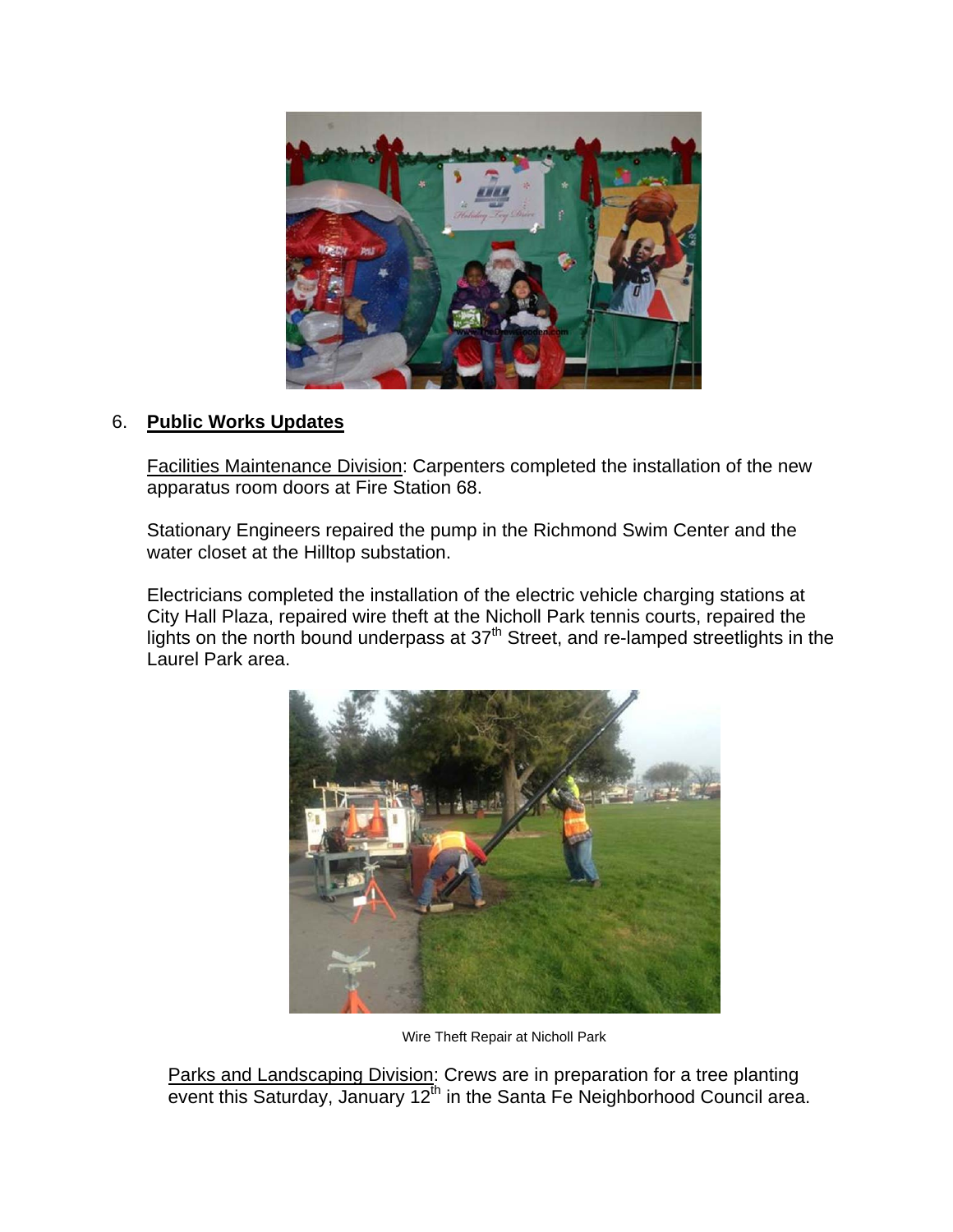Crews continued work on the installation of "way finding" signs in the Hilltop area, restored lighting in the Marina Green Park area, installed mulch in the Auto Plaza monument planter area, prepared the center median on the Richmond Parkway from Bay Vista Park to Giant Road for wildflower hydro-seeding, repainted the interior of the restrooms and clubhouse at Nicholl Park, repaired vandalized play equipment at Humphrey Play Lot and Raincloud Park, and installed four new benches along Esplanade Trail in the Marina.



New Signs in the Hilltop Area



Repaired Pathway Lighting at Marina Green Park